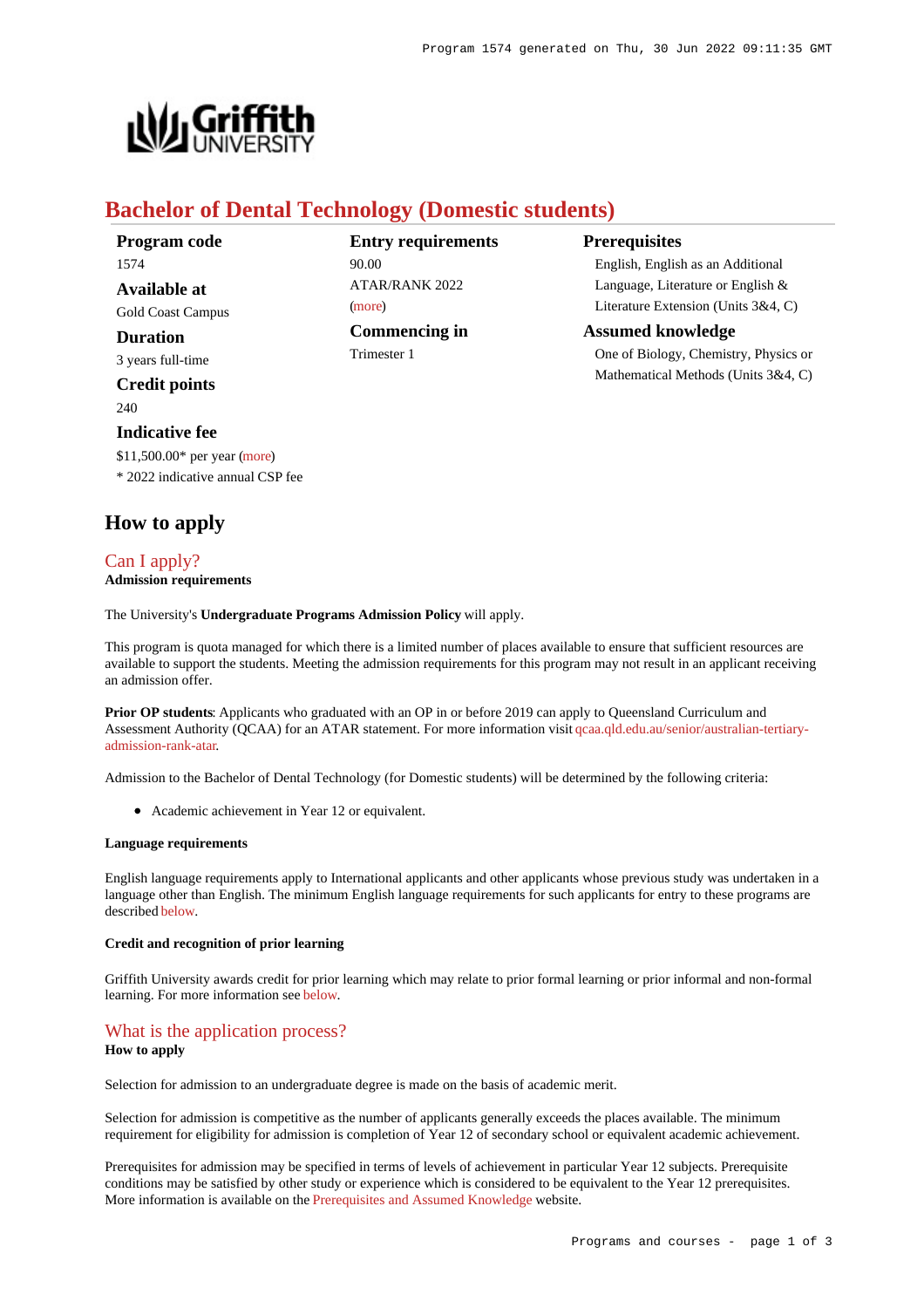Further information for Queensland students completing an ATAR can be found [here](https://www.griffith.edu.au/apply/undergraduate-study/high-school-students/admission-in-2021).

Domestic applicants should apply for admission through the [Queensland Tertiary Admissions Centre \(QTAC\)](http://www.qtac.edu.au/).

Domestic applicants from NSW and ACT should apply for admission through the [Universities Admissions Centre \(UAC\)](http://www.uac.edu.au/).

A summary of the student profile for this program can be found on the [QTAC website](https://www.qtac.edu.au/courses/listing/bachelor-of-dental-technology-233832/). The Rank profile is located on the **Student Profile** tab.

**Important offer advice:** Should you receive an offer into this program you will be required to enrol into classes\* within a short timeframe. This information will be included in your Starting@Griffith email and expressed in the number of days from the day of issue of your email. For QTAC applicants this is inline with the offer response date in your offer email, however Griffith accepts close of business that day - 5pm (AEST). Please note that the number of days can vary depending on when the offer was made. This requirement applies to all applicants irrespective of how you applied and/or whether you accepted conditionally or unconditionally. If you do not enrol\* into at least one class for your program by 5pm on the response day your offer will lapse. Lapsed offers are not automatically reinstated and are subject to available places.

\*Enrolling into classes means that you are advising when you are attending class/es. Enrolment must be submitted

## [What are the language requirements?](https://www148.griffith.edu.au/programs-courses/Program/1574/HowToApply/Domestic#language) **Language requirements**

English language requirements apply to International applicants and other applicants whose previous study was undertaken in a language other than English. The minimum English language requirements for such applicants for entry to this program are as follows:

- A minimum overall band score of 6.5 on IELTS (Academic) with no sub-score of less than 6.0
- OR a minimum score of 575 on TOEFL
- *OR* an internet-based (iBT) TOEFL score of 79 (no sub-score less than 19)
- OR no score less than 3+ in each skill of the ISLPR (conducted by ISLPR Language Services only)
- OR a minimum overall score of 176 (no score less than 169) on C1 Advanced (formerly Cambridge Certificate in Advanced English) **or** C2 Proficiency (formerly Cambridge Certificate of Proficiency in English)
- OR an overall score of 58 in the Pearson Test of English (Academic) with no score less than 50.

English test results must be no more than two years old.

Applicants should refer to the following University policy for further information:

[Undergraduate Programs Admission Policy](http://policies.griffith.edu.au/pdf/Undergraduate Programs Admission Policy.pdf)

International students who successfully complete the [Direct Entry Program \(DEP\)](https://www.griffith.edu.au/international/griffith-english-language-institute/courses/direct-entry-program) will satisfy the English Language requirements for this Griffith degree.

The Direct Entry Program (DEP) is not available for Domestic students.

If you do not meet the University's specified English language requirements, you may wish to contact the Griffith English Language Institute to increase your eligibility for entering a Griffith University program. This Institute offers a number of English language and other courses at both its Brisbane and Gold Coast branches:

[Griffith English Language Institute](https://www.griffith.edu.au/international/griffith-english-language-institute)

# [What are the QTAC/UAC entry requirements?](https://www148.griffith.edu.au/programs-courses/Program/1574/HowToApply/Domestic#tac-entry-requirements)

### **QTAC application information**

#### **Bachelor of Dental Technology**

| <b>ATAR/RANK*</b> |  |  |
|-------------------|--|--|
|                   |  |  |
|                   |  |  |
| 90.00             |  |  |
| QTAC code         |  |  |
|                   |  |  |
| 233832            |  |  |
|                   |  |  |
| <b>Duration</b>   |  |  |
|                   |  |  |
| 3 years full-time |  |  |